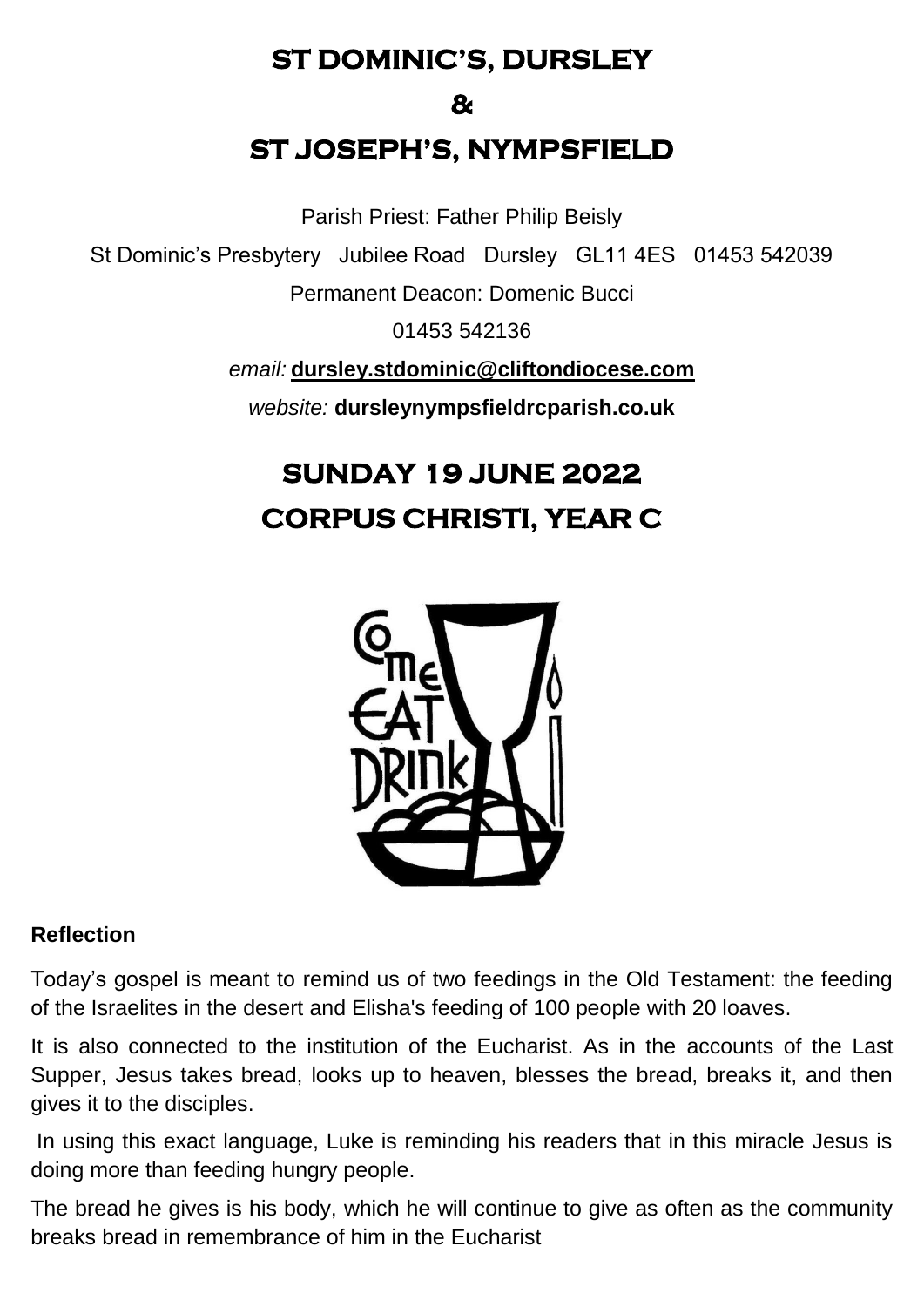#### **THIS WEEK**

| Saturday 18 June  | $3.30pm - 4.30pm$<br>5.30pm | <b>Reconciliation</b><br>Mass   | <b>Dursley</b><br>Nympsfield |
|-------------------|-----------------------------|---------------------------------|------------------------------|
| Sunday 19June     | 10.30am                     | Mass with<br>Children's Liturgy | <b>Dursley</b>               |
| Wednesday 22 June | 9.00am                      | <b>Mass</b>                     | <b>Dursley</b>               |
| Thursday 23 June  | 10.00am                     | <b>Mass</b>                     | Nympsfield                   |
| Friday 24 June    | 7.00pm                      | <b>Mass</b>                     | Dursley                      |
| Saturday 25 June  | $3.30pm - 4.30pm$<br>5.30pm | Reconciliation<br><b>Mass</b>   | <b>Dursley</b><br>Nympsfield |
| Sunday 26 June    | 10.30am                     | Mass with<br>Children's Liturgy | Dursley                      |

*Café Dominic is open for refreshments each Sunday after the 10.30 Mass at Dursley* 

## **Entrance Antiphon**

He fed them with the finest wheat and satisfied them with honey from the rock

#### **Responsorial Psalm**

You are a priest for ever, a priest like Melchizedeck of old

#### **Gospel Acclamation**

I am the living bread which has come down from heaven, says the Lord Anyone who eats this bread will live for ever

#### **Communion Antiphon**

Whoever eats my flesh and drinks my blood remains in me and I in him, says the Lord

#### **Guidance for Worship**

You are strongly recommended to continue to wear a mask and to behave in a way that is respectful of the needs of others. It is still good practice to sanitise hands on entry and exit.

If you display any positive symptoms of Covid-19 you should stay at home and not participate in acts of worship at church

Communion will continue to be received in one kind only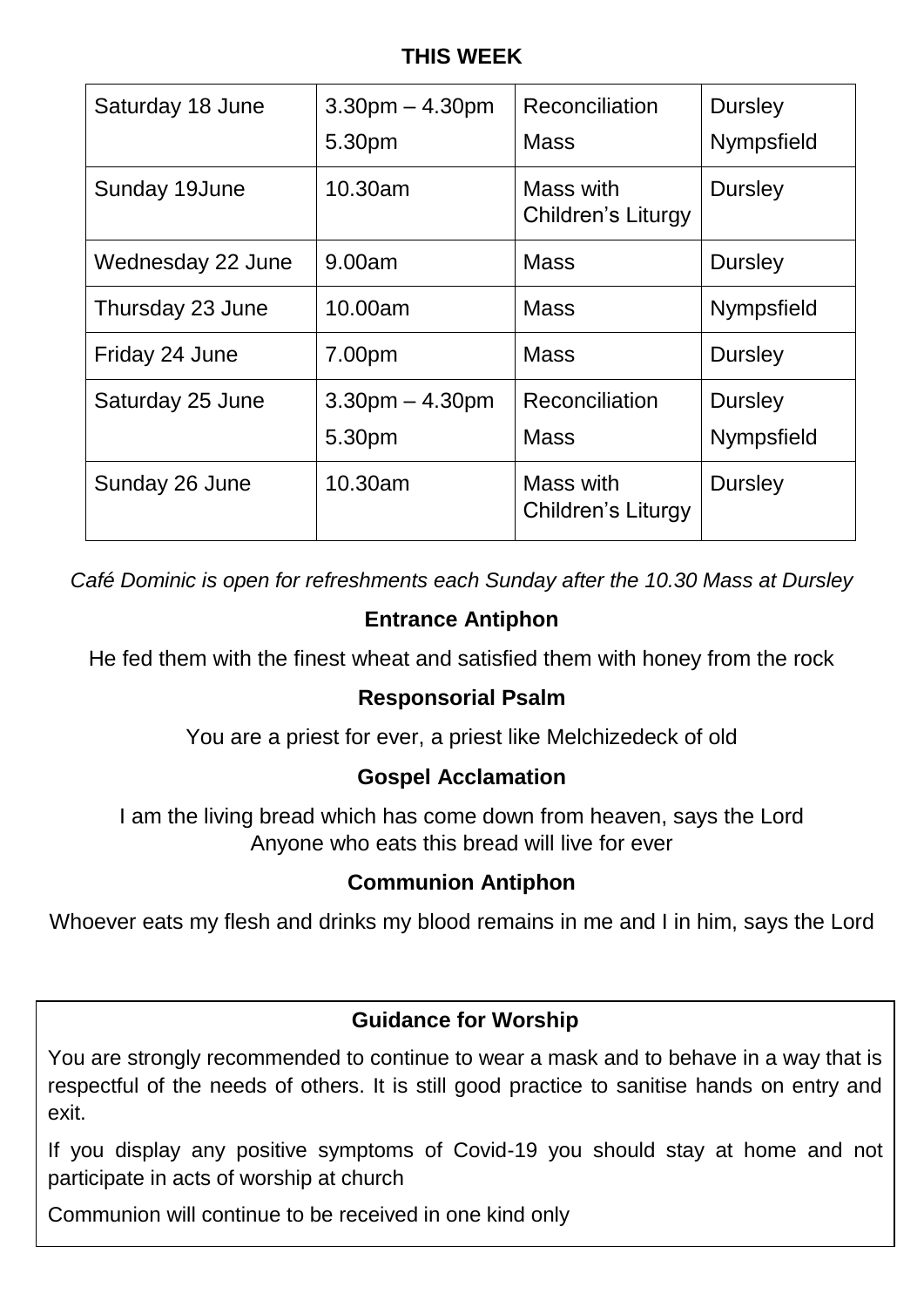## **Synod Evening Liturgy: 22 June, 7pm**

Just a reminder, this month Bishop Declan invites every parish to an evening liturgy at the **Cathedral on 22 June at 7pm** when he will also present Clifton's Synod report to each parish.

It is hoped that at least two people including the Parish Priest will be present to receive the report.

However, there are no restrictions on numbers so everyone is welcome to attend. So that we can facilitate the event please book for the event via this link

(*Eventbrite*): [https://www.eventbrite.co.uk/e/evening-liturgy-synod-tickets-327123734897](https://eur02.safelinks.protection.outlook.com/?url=https%3A%2F%2Fwww.eventbrite.co.uk%2Fe%2Fevening-liturgy-synod-tickets-327123734897&data=05%7C01%7Cdursley.stdominic%40cliftondiocese.com%7Ce3442c0eeb534e5e905608da47a0803f%7Cf10b8f13604e4fa29e1204a7fad22e94%7C0%7C0%7C637901051914408083%7CUnknown%7CTWFpbGZsb3d8eyJWIjoiMC4wLjAwMDAiLCJQIjoiV2luMzIiLCJBTiI6Ik1haWwiLCJXVCI6Mn0%3D%7C3000%7C%7C%7C&sdata=KAKoGy%2FPKZ%2FWusYGUuocotT7%2FtHvH8FP6wQo%2FiBy4x0%3D&reserved=0)

#### **Marriage Mass: Saturday 2 July**

Bishop Declan is celebrating Mass in the Cathedral on Saturday 2 July (12 noon) and is inviting all married couples to join him. If you are celebrating a 25th, 40th, 50th, 60th, 65th, or 70th anniversary during 2022 or getting married this year please email

[adult.education@cliftondiocese.com](mailto:adult.education@cliftondiocese.com)

so that a personal invitation can be sent out, leaving details of your names, address, and the number of years you are both celebrating

#### **Sharing the Journey**

'Sharing the Journey' – an opportunity for catechists to be renewed and refreshed by taking part in a series of online conversations with a variety of speakers from around the country. Our remaining session is:

Thursday 14 July: Formation of the Heart – Raymond Friel

The conversation will take place on *Microsoft Teams*, 7.30pm – 8.45pm.

To register your interest, please contact: [adult.education@cliftondiocese.com.](mailto:adult.education@cliftondiocese.com)

#### **Glastonbury Pilgrimage: Sunday 10 July**

Every year we make an effort to attend this special event in our Diocese. The timings this year are as follows:

Rosary Procession: 2.15pm, Mass in the Abbey Grounds: 3.30pm

This year it is not possible to provide a coach, but if you would like to attend please do sign the list at the back of St Dominic's, and we will try to arrange some car sharing

#### **LGBT+ Mass**

Sunday 19 June, 3.00pm at St Nicholas of Tolentino, Bristol A monthly celebration of the Eucharist for LGBT+ Catholics, families and friends

# **Churches Together Vigil for Ukraine**

Every Thursday, 6.00pm to 7.00pm at the Market building in Dursley